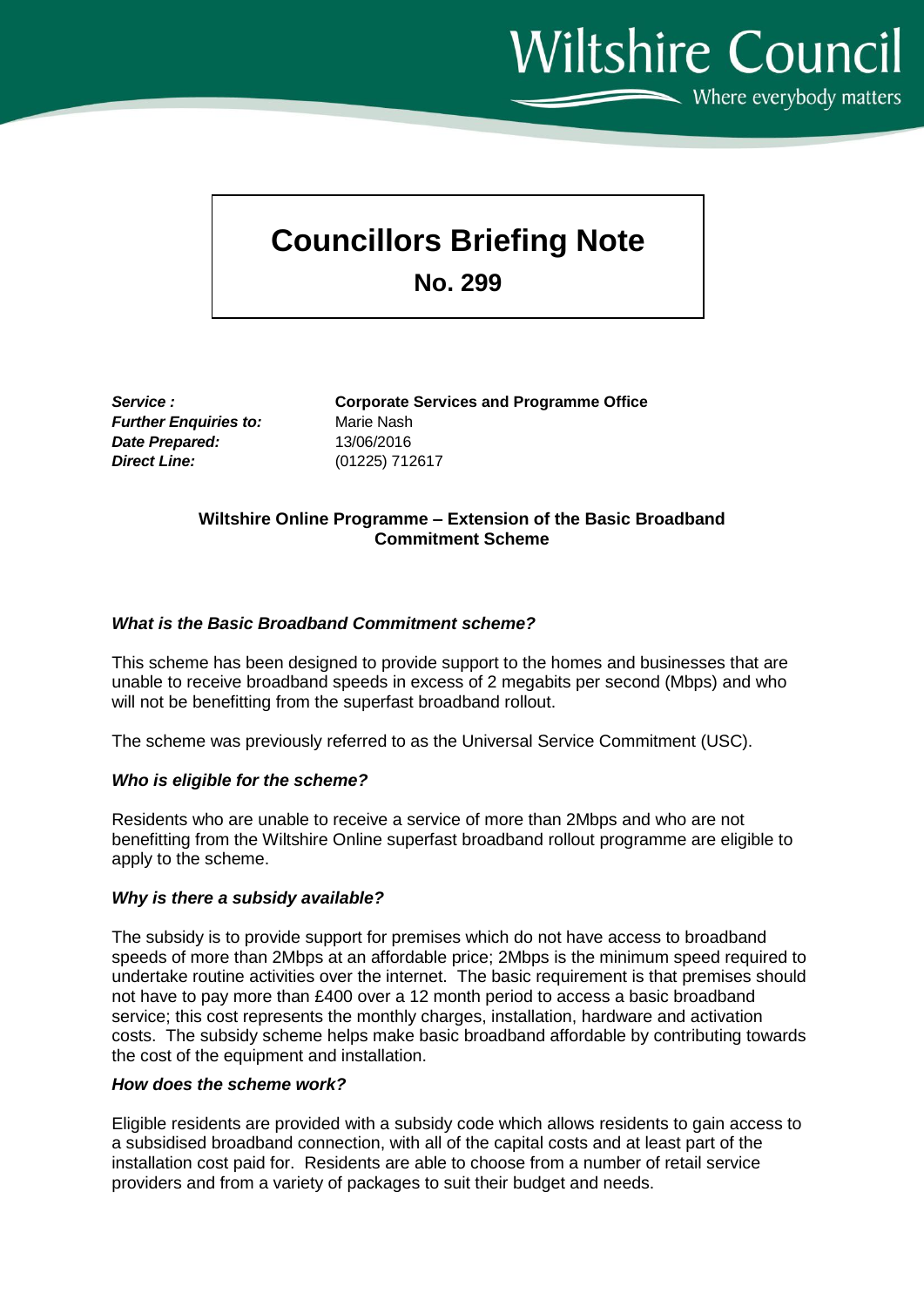#### *How has the scheme altered?*

The scheme was originally launched in December 2015 in line with our contractual commitment to provide a basic broadband service via a satellite solution.

However, Wiltshire Council has been working closely with BDUK since the launch of the scheme and we are pleased to advise that it has now been extended to include alternative technologies. For a list of current suppliers operating in Wiltshire please see Annexe 1.

Opening up the scheme to alternative technologies should see Wiltshire's residents being able to access a wider range of suppliers.

#### *Does the scheme work the same for wireless technologies as with satellite providers?*

Yes, the subsidy code can be used in exactly the same way with a wireless provider; the subsidy is used to fund the installation and equipment costs the same as with a satellite solution.

The one difference with the wireless technology is that it can be designed to serve multiple premises and could lend itself to a community based solution.

#### *How do residents apply for the scheme?*

Information about the scheme, including a list of participating providers and an online application form, can be found on the Basic Broadband Commitment pages on the Wiltshire Online website: [www.wiltshireonline.org](http://www.wiltshireonline.org/)

#### *Who do I contact if I have any queries about the scheme?*

The Wiltshire Online website [\(www.wiltshireonline.org\)](http://www.wiltshireonline.org/) is intended to be the first port of call for information. However, for specific queries, there is a dedicated email address which is [broadband@wiltshire.gov.uk](mailto:broadband@wiltshire.gov.uk)